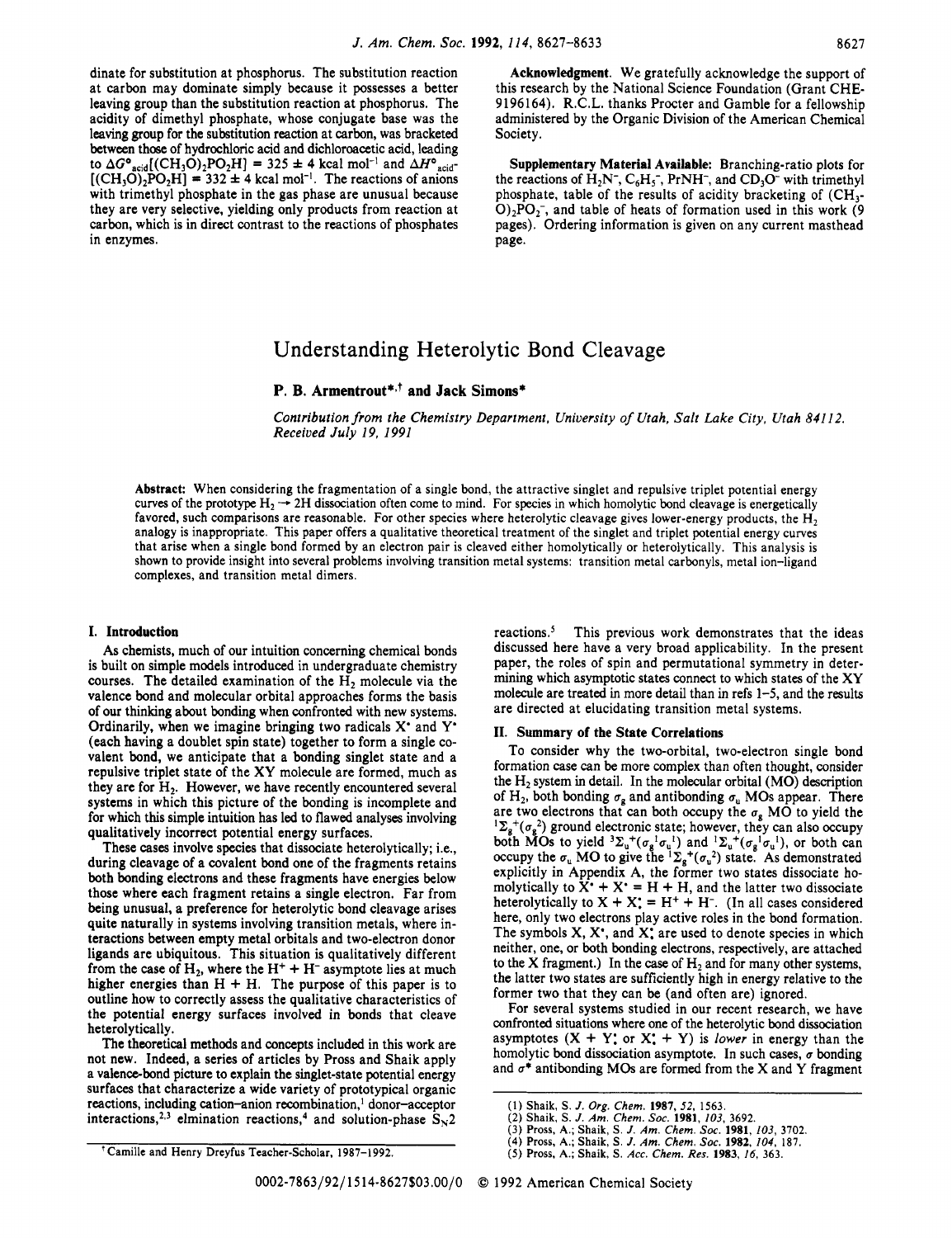

**Figure 1. State correlation diagram for dissociation of a homonuclear species in which homolytic bond cleavage is energetically favored. Singlet surfaces are shown by solid lines and triplets by dashed lines.** 



**Figure 2. State correlation diagram for dissociation of a homonuclear species in which heterolytic bond cleavage is energetically favored. Singlet surfaces are shown by solid lines and triplets by dashed lines.** 

orbitals. As in the  $H_2$  case, occupying these two orbitals with two electrons gives rise to six electronic states: three singlets, <sup>1</sup> $\Sigma(\sigma^2)$ ,  $\sum^{\bullet} (\sigma^1 \sigma^{\bullet})$ , and  $\sum^{\bullet} (\sigma^{\bullet} \sigma^{\bullet})$ , and a set of three degenerate triplets,  $^3\Sigma^*(\sigma^1\sigma^{*1}).$ 

When heterolytic bond cleavage is favored, the states that are analogues of the  ${}^{1}\Sigma_{u}{}^{+}(\sigma_{g}^{1}\sigma_{u}^{1})$  and  ${}^{1}\Sigma_{g}{}^{+}(\sigma_{u}^{2})$  states of  $H_{2}$  (the  ${}^{1}\Sigma^{*}$ and  $1\Sigma^{**}$  states) cannot be ignored in understanding the valence states of the **XY** molecules. The presence and character of these states are *essential* to a proper treatment of cases in which heterolytic bond cleavage is favored. Details necessary for **un**derstanding the relative energies of all six electronic states and to which separated asymptote they dissociate are outlined in Appendix A. For the homonuclear *case,* descriptions of the valence singlet and triplet  $\Sigma$  states are given in Figures 1 and 2 for situations in which covalent products lie below and above ionic products, respectively. The extensions of these state correlation diagrams to the heteronuclear situations are described in Figures 3 (when homolytic cleavage is favored), **4** (when **X:** + **Y** is below  $X' + Y'$  which lies below  $X + Y'$ , and 5 (when  $X' + Y$  and X  $+ Y$ : both lie below  $X^* + Y^*$ ). A key feature in all five of these figures is that there is one and only one singlet surface that is an attractive (bonding) potential energy curve. The two other singlet surfaces are repulsive, as are the three triplet surfaces. The variations among the figures are due to mixing of the  ${}^{1}\Sigma, {}^{1}\Sigma^{*}$ , and  ${}^{1}\Sigma^{**}$  configurations (in the homonuclear cases, only the  ${}^{1}\Sigma$ and  ${}^{1}\Sigma^{**}$  configurations mix since these have gerade symmetry



Figure 3. State correlation diagram for dissociation of a heteronuclear **species in which homolytic bond cleavage is energetically favored. Singlet surfaces are shown by solid lines and triplets by dashed lines.** 



**Figure 4. State correlation diagram for dissociation of a heteronuclear species in which heterolytic bond cleavage to one product is energetically favored, but homolytic cleavage lies below the second heterolytic asymptote. Singlet surfaces are shown by solid lines and triplets by dashed lines.** 

while <sup>1</sup> $\Sigma^*$  has ungerade symmetry), which varies with bond distance. As the energy ordering of the asymptotes varies from Figure 1 to **2** and from Figure 3 to *5,* so do these correlations and so does the molecular state that connects to each asymptote.

The characterization of repulsive surfaces in Figures 1-5 is based only on contributions to the interfragment interactions that arise from valence-orbital couplings. If one or both of the **X** and **Y** fragments **possess** a net charge, the qualitative potential surfaces described here are modified by any coulombic, charge-dipole, or charge-induced-dipole energies. Such additional factors can lead to attractive long-range interactions typical of ion-molecule complexes, and thereby modify the strictly repulsive character of the excited-state surfaces shown in Figures **1-5.** 

### **111. Application to Experimentally Studied Species**

**A. Photodissociation of Silicon-Silicon Bonds. As** we were writing this paper, Michl published a short pedagogical paper<sup>6</sup> based **on** ideas similar to those discussed here. His contribution focuses **on** why carbon-arbon bonds have a much larger *singlet*  $\sigma \rightarrow \sigma^*$  excitation energy than silicon-silicon bonds. In our terminology, such an excitation corresponds to a transition from the  ${}^{1}\Sigma_{g}^{+}$  surface to the  ${}^{1}\Sigma_{u}^{+*}$  surface of Figure 1; this is a case

*<sup>(6)</sup>* **Michl, J.** *Acc. Chem. Res.* **1990, 23, 127.**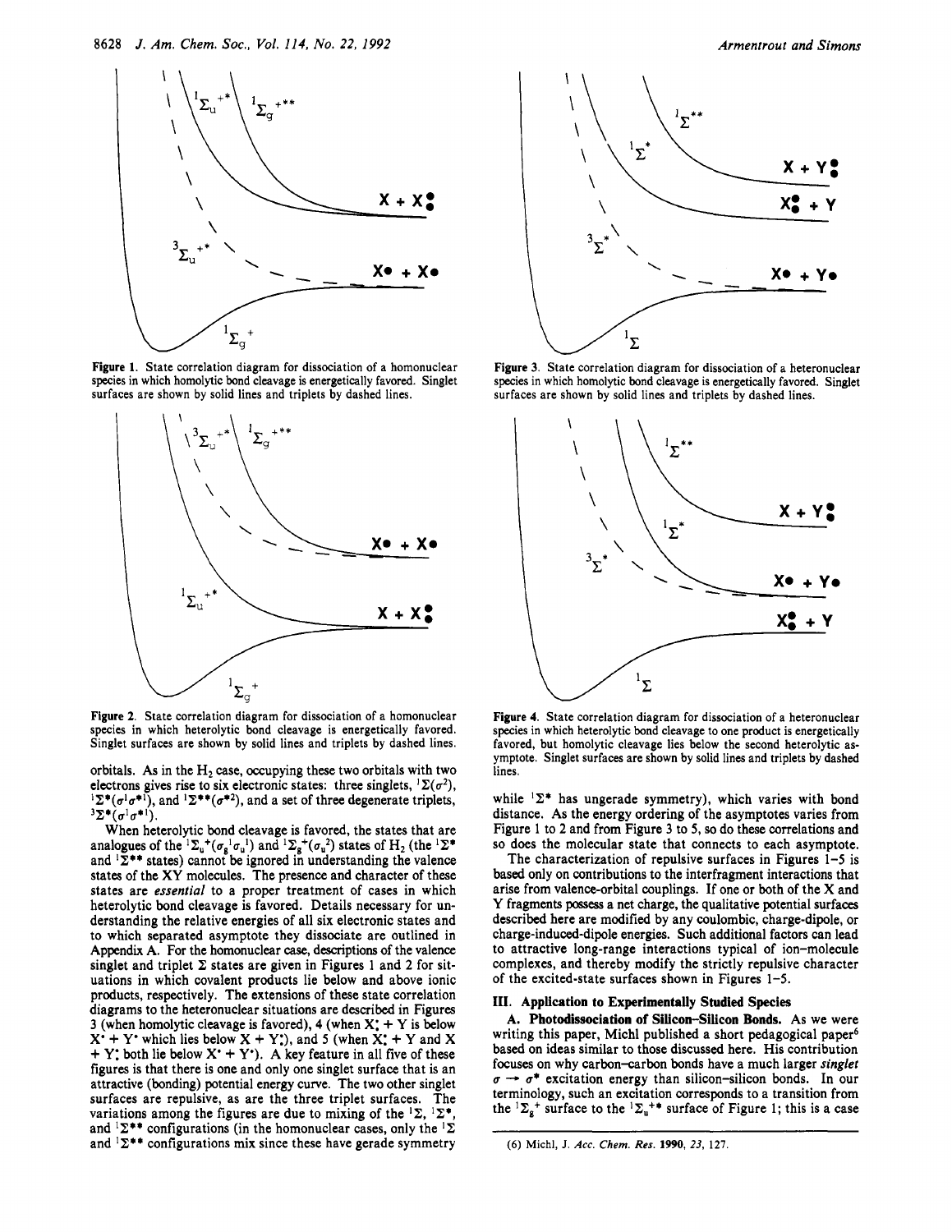

**Figure 5. State correlation diagram for dissociation of a heteronuclear species in which both heterolytic bond cleavage products are energetically favored relative to homolytic cleavage. Singlet surfaces are shown by solid lines and triplets by dashed lines.** 



**Figure 6. Schematic potential energy surfaces depicting the interaction**  of CO with  $Mn(CO)_{x}^{+}$  in its ground and first excited electronic state. **Reprinted with permission from ref 7 (copyright 1989, American Chemical Society).** 

in which the homolytic cleavage products lie lower in energy. The Michl article points out that this excitation energy is largely determined by the spacing between the homolytic and heterolytic asymptotes, which, in turn, is determined by the ionization energy minus electron affinity of the **X'** and *Y'* radicals involved. Since the ionization energy of  $R_3S$  species is smaller than that of  $R_3C$ radicals and the electron affinity of  $R_3S$ i is greater than that of R3C, the gap between the homolytic and heterolytic dissociation asymptotes for silicon-silicon bonded species is smaller than for carbon-based fragments.

**B. Tramition Metal Carbonyls.** One class of intensely studied molecules where heterolytic bond cleavage is taken for granted is the transition metal carbonyls,  $M(CO)_{x+1}$ . Carbonyls are the quintessential two-electron donor ligands, and thus dissociation **of** a metal carbonyl complex along its ground electronic surface will involve heterolytic bond cleavage to form  $M(CO)$ , + CO = *Y* + **X:.** This is shown in the qualitative schematic potential energy surface of Figure **6,** taken from a recent study of manganese carbonyl cations by Dearden et al.<sup>7</sup> Here, the  $Mn(CO)_{x+1}^+$ species (in either its ground or excited state) dissociates to form  $Mn(CO)<sub>x</sub>$ <sup>+</sup> + CO. Unfortunately, Figure 6 contains a fundamental mistake; namely, there can be no repulsive surface evolving



**Figure 7.** Schematic potential energy surfaces for  $(AgC_6H_6)^+$ . Reprinted **with permission from ref 11 (copyright 1991, American Chemical Society).** 

from the dissociation asymptotes shown.

This can be seen by ascertaining the **species** involved in the other dissociation asymptotes. Homolytic cleavage of the Mn-CO bond corresponds to formation of  $Mn(CO)$ , +  $CO^+$  and is much higher in energy than the  $Mn(CO)_x^+ + CO$  asymptote since the ionization energy of the metal containing fragment is much lower than that of CO. The other heterolytic asymptote, *Y:* + X, corresponds to generation of  $Mn(CO)<sub>x</sub><sup>-</sup>+ CO<sup>2+</sup>$ , and is even higher in energy. Thus, Figure **4** is the appropriate diagram for this system, as well as for all neutral, cationic and anionic metal carbonyls. **(In** neutral and anionic systems, homolytic cleavage corresponds to the high-energy products  $M(CO)<sub>x</sub><sup>-</sup> + CO<sup>+</sup>$  and  $M(CO)<sub>x</sub><sup>2-</sup> + CO<sup>+</sup>$ , respectively.)

The experimental work of Dearden et al. was designed to investigate how the spin state of the metal carbonyl might change with the number of ligands and how spin conservation might influence the bonding energetics and dissociation characteristics of these molecules. They considered that the repulsive curve shown in Figure **6** might be the result of a spin-forbidden dissociation process, and the crossing between the repulsive surface and the excited state attractive surface could therefore lead to a barrier to dissociation. The results of Figure **4** show that no repulsive surface can evolve from either  $Mn(CO)_{x}^{+} + CO$  asymptote, regardless of the spin of these species.

Experimentally, Dearden et al. found that there are **no** barriers for addition of CO to  $Mn(CO)<sub>x</sub>$ <sup>+</sup> (x = 1-5). This conclusion is, of course, not surprising given Figure **4,** which provides a proper qualitative characterization of the potential energy curves. Our work here reinforces the conclusion of Dearden et al. that if interactions between surfaces of different spin are occurring, they must be between *attractive* surfaces. This is consistent with our own discussion of dissociation in the  $Fe(CO)_{r}^{+}$  ( $x = 1-5$ ) system.<sup>8</sup>

**C. Silver-Benzene Cation.** Another system where the analysis discussed above can be used to understand recent experimental data is the silver-benzene ion,  $(AgC_6H_6)^+$ . Experiments by Willey et al.<sup>9</sup> find that this complex photodissociates exclusively to Ag  $\pm C_6H_6^+$  when irradiated with laser light over a photon range of **386-266** nm **(3.21-4.66** eV). This observation is intriguing because the lower energy asymptote for dissociation is  $Ag^+ + C_6H_6$ 

**<sup>(7)</sup> Dearden, D. V.; Hayashibara, K.; Beauchamp, J. L.; Kirchner, N. J.; van Koppen, P. A. M.; Bowers, M. T.** *J. Am. Chem. SOC.* **1989,111,2401.** 

**<sup>(8)</sup> Schultz, R. H.; Crellin, K. C.; Armentrout, P. B.** *J. Am. Chem. SOC.*  **1991, 113, 8590.** 

**<sup>(9)</sup> Willey, K. F.; Cheng, P.** *Y.;* **Pearce, K. D.; Duncan, M. A.** *J. Phys. Chem.* **1990,** *94,* **4169.**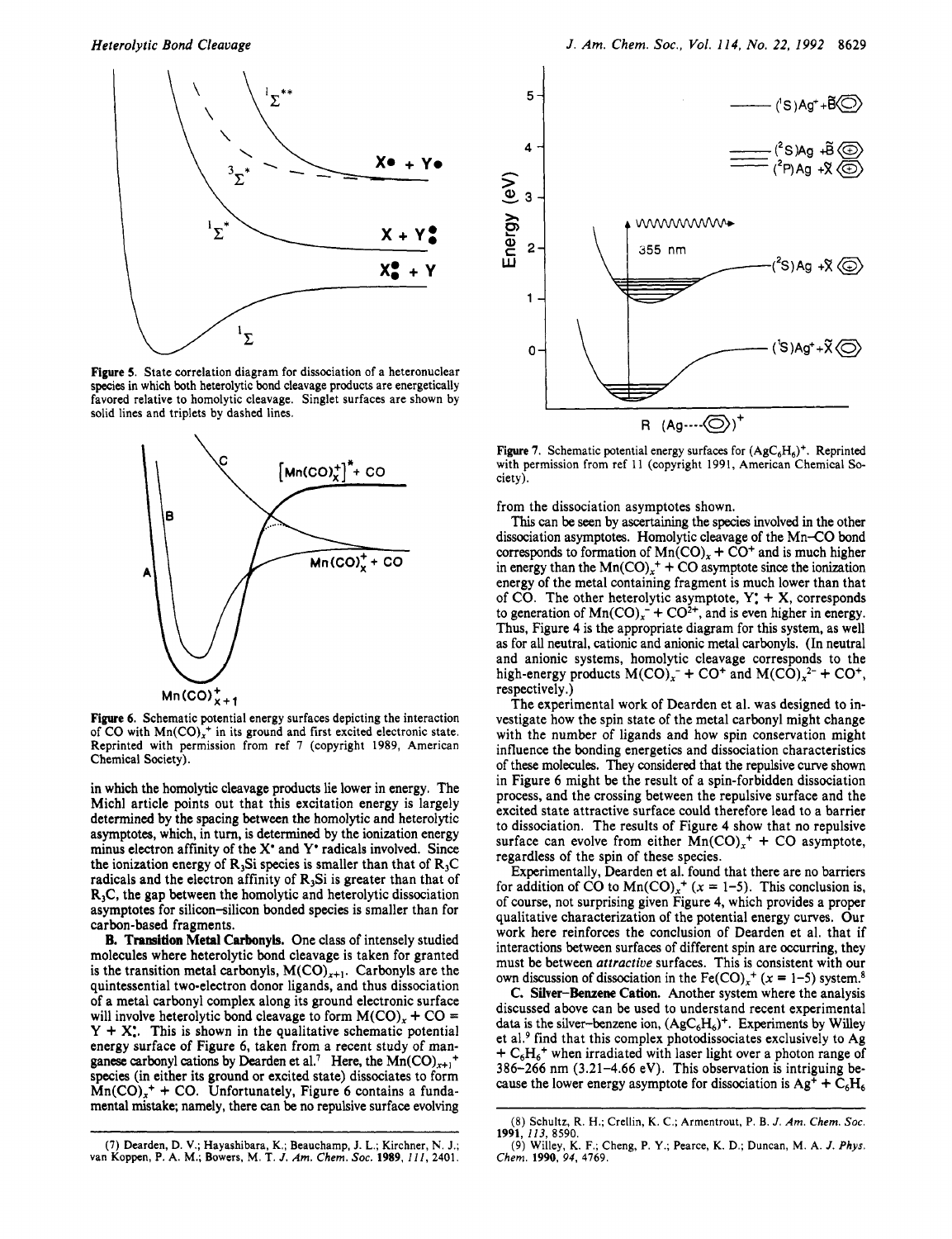since the ionization energy of Ag (7.58 eV) is 1.66 eV below that of benzene  $(9.24 \text{ eV})$ .<sup>10</sup> Willey et al. interpreted their results by using the schematic potential energy surfaces shown in Figure  $7^{11}$ 

Consideration of the states of the dissociated fragments in this system suggest that Ag<sup>+</sup>(<sup>1</sup>S, 5s<sup>0</sup>4d<sup>10</sup>) + C<sub>6</sub>H<sub>6</sub>( $\overline{X}$ <sup>1</sup>A<sub>1</sub>e) can be viewed as products of a heterolytic cleavage process in which benzene retains the pair of electrons used to form a bond in the responds to homolytic cleavage of this bond. The alternate heterolytic cleavage generates  $\text{Ag}^{-1}\text{S}$ ,  $5s^{2}4d^{10}$ ) +  $\text{C}_{6}\text{H}_{6}^{+2}$ , which lies much higher in energy. While the details of the bonding in  $(AgC_6H_6)^+$  are not addressed by the simple two-electron model discussed above, the qualitative aspects of the potential energy surfaces of this system should correspond to those shown in Figure 4. Note that this figure differs from that of Willey et al. in that the upper surface does not have a significant bonding well. **In**  truth, the upper surface in Figure 4 is also not completely accurate since it does not account for the fact that this is an ion-molecule system. **In** particular, the repulsive curves should probably have weakly attractive components at long range, but the overall character of the upper surface as repulsive in the region accessible by vertical transitions should largely be retained. complex. The Ag(<sup>2</sup>S, 5s<sup>1</sup>4d<sup>10</sup>) + C<sub>6</sub>H<sub>6</sub><sup>+</sup>(X<sup>2</sup>E<sub>1g</sub>) asymptote cor-

Given this diagram, the photophysics of this system become straightforward to understand. Excitation from the  ${}^{1}\Sigma$ -like ground-state surface of  $(AgC_6H_6)^+$  (which dissociates to ground state  $Ag^+ + C_6H_6$ ) to the ' $\Sigma^*$ -like surface (which dissociates to state Ag<sup>+</sup> + C<sub>6</sub>H<sub>6</sub>') to the '2<sup>\*</sup>-like surface (which dissociates to Ag + C<sub>6</sub>H<sub>6</sub><sup>+</sup>) should be a strongly allowed transition since it has  $(\sigma \rightarrow \sigma^* )$  character. Moreover, the fact the upper state is largely repulsive explains why dissociation to the excited-state asymptote is so prevalent; as soon as the excited state is formed, the species dissociates with little probability of returning to the ground-state surface. The ion-induced dipole attractive component of the excited-state surface may provide an explanation for why photodissociation is observed at the thermodynamic limit (i.e., the  ${}^{1}\Sigma^{*}$  curve may not be repulsive at long range).

**D. Diatomic Transition Metal Cations.** The necessity of **un**derstanding heterolytic bond cleavage first became evident to us in interpreting the dissociation of diatomic transition metal  $12-14$  Most transition metal atoms have ground states with electron configurations of the form  $s^2d^n$  (for first-row metals, exceptions include  $Cr(s^1d^5)$  and  $Cu(s^1d^{10})$ , and the s<sup>1</sup>d<sup>9</sup> state of Ni is nearly isoenergetic with the  $s^2d^8$  ground state). The corresponding positive ions have ground states with  $s<sup>1</sup>d<sup>n</sup>$  (Sc, Ti, Mn, Fe) or  $s^0d^{n+1}$  (V, Cr, Co, Ni, Cu) electron configurations. For each of these elements, the alternate electron configuration leads to low-lying excited states of the ion.

We can imagine forming an  $M_2$ <sup>+</sup> metal dimer ion with a configuration described as  $\sigma_{g}^2 d^n d^{n+1}$ , where the  $\sigma_{g}$  bonding orbital is formed primarily from the metal **s** orbitals and the d orbitals are largely nonbonding<sup>15</sup> (as is particularly appropriate toward the right-hand side of the periodic table). If the  $\sigma$  bond is homolytically broken, one forms  $X^* + Y^* = M(s^1d^{n+1}) + M^+(s^1d^n)$ . However, for most metals, this dissociation asymptote lies higher in energy than the heterolytic products,  $X^* + Y = M(s^2d^n) +$  $M^+(s^0d^{n+1}).$ 

**Iron Dimer Neutral and Cation Bond Energies.** Such considerations have been useful in understanding differences in the bonding energetics between neutral and cationic metal dimer ions. This is illustrated by  $Fe<sub>2</sub><sup>+</sup>$ , also a case where confusion regarding the character of the dissociation asymptotes exists in the literature. The bond energies of Fe<sub>2</sub> and Fe<sub>2</sub><sup>+</sup> are 1.15  $\pm$  0.09 and 2.72  $\pm$ 0.07 eV, respectively.<sup>12</sup> Rohlfing et al.<sup>16</sup> rationalized the weak neutral bond energy by noting that two Fe atoms in their  ${}^5D(s^2d^6)$ ground state cannot form a strong bond. Rather, ground-state  $Fe<sub>2</sub>(\sigma<sub>0</sub><sup>2</sup>d<sup>7</sup>d<sup>7</sup>)$  correlates with association of two iron atoms in their  ${}^{5}F(s^{1}d^{7})$  state, 0.86 eV higher in energy than the atomic ground state.<sup>17</sup> (Note that heterolytic bond cleavage is unimportant here since this corresponds to  $Fe<sup>+</sup> + Fe<sup>-</sup>$ , much higher in energy.) In essence, formation of ground-state  $Fe<sub>2</sub>$  requires a promotion energy of 1.72 eV, such that the dissociation energy of the  $\sigma_g^2$  bond is 2.87 eV relative to the 2 Fe( ${}^{5}F$ ,  $s^{1}d^{7}$ ) asymptote.

In discussing the relatively higher bond energy for the  $Fe<sub>2</sub>$ <sup>+</sup> dimer ion, Morse commented that the promotion energy for this charge state was only 0.86 eV since ground-state  $Fe^+(°D)$  already has a s<sup>1</sup>d<sup>6</sup> configuration.<sup>15</sup> The implicit assumption here is that ground-state  $Fe<sub>2</sub><sup>+</sup>(\sigma<sub>g</sub><sup>2</sup>d<sup>6</sup>d<sup>7</sup>)$  dissociates homolytically to  $Fe(s<sup>1</sup>d<sup>7</sup>)$ + Fe<sup>+</sup>(s<sup>1</sup>d<sup>6</sup>), 0.86 eV<sup>°</sup> above the Fe(s<sup>2</sup>d<sup>6</sup>) + Fe<sup>+</sup>(s<sup>1</sup>d<sup>6</sup>) ground-state asymptote. As we have pointed out elsewhere,<sup>12</sup> heterolytic cleavage of this ground-state dimer ion should actually form  $Fe(s^{2}d^{\delta}) + Fe^{+}(s^{0}d^{7})$ , lying only 0.23 eV above the ground-state asymptote. Relative to this asymptote, the dissociation energy of the  $\sigma_g^2$  bond of Fe<sub>2</sub><sup>+</sup> is 2.95 eV, very similar to the value for the Fe<sub>2</sub> neutral. Thus, these promotion energy arguments quantitatively account for the large difference in the cationic and neutral dimer bond energies when the correct dissociation asymptotes are considered.

**Complications.** The details of the surfaces for  $Fe<sub>2</sub><sup>+</sup>$  and other transition metal dimer ions will, of course, be complicated by other considerations. When using the analysis discussed earlier (and treated in Appendix A) for homonuclear species that contain two electrons in two s-based orbitals *and* open d-shells, it is necessary to also consider the spin coupling and g and u symmetries of the states arising from the underlying d-based orbitals. *As* shown in Appendix B, for systems arising from atomic asymptotes of the form  $s^2d^n + s^0d^{n+1}$ ,  $s^1d^n + s^1d^{n+1}$ , and  $s^0d^n + s^2d^{n+1}$  (note that the latter asymptote corresponds to  $M^{2+} + M^{-}$ ), it is possible to use our earlier analysis with the d<sup>n</sup> "core" electrons treated as X and the  $d^{n+1}$  core viewed as *Y*. As a result, the potential curves such as depicted in Figure 4 are expected when the  $s^2d^n + s^0d^{n+1}$ asymptote is the lowest; Figure 3 is expected if the  $s^1d^n + s^1d^{n+1}$ species lie lowest. Likewise, Figure 1 applies when dealing with neutral homonuclear transition metal dimers where the homolytic asymptote of  $s<sup>1</sup>d<sup>n</sup> + s<sup>1</sup>d<sup>n</sup>$  configuration is lowest in energy.

Of course, this treatment assumes that the dominant part of the bonding and antibonding interactions arises from the s-based orbitals, and that the d<sup>n</sup>d<sup>n+1</sup> cores play no role except in determining the relative ordering of the  $s^2d^n + s^0d^{n+1}$ ,  $s^1d^n + s^1d^{n+1}$ , and  $s^{0}d^{n} + s^{2}d^{n+1}$  asymptotes. This is most likely to be the case for late transition metal **species** for which the d orbitals are radially separated from the **s** orbitals. **In** reality, interactions between the open d shells **on** the atoms will give rise to families of potential surfaces that produce bands of states in place of the curves described here, although the qualitative behavior of these families of surfaces will be determined largely by the considerations outlined here.

**Extension to Cases Involving One and Three** *u* **Electrons.** For real transition metal dimers, surfaces involving two electrons in a  $\sigma$  orbital will not fully represent the complexities since there will be additional surfaces corresponding to one or three  $\sigma$  electrons. These will evolve from asymptotes corresponding to  $s^{\dagger}d^{n+1}$  $+ s<sup>0</sup>d<sup>n+1</sup>$  and  $s<sup>2</sup>d<sup>n</sup> + s<sup>1</sup>d<sup>n</sup>$ , respectively. In both cases and in the absence of d interactions, one attractive curve (corresponding to  $\sigma_{g}$ <sup>1</sup>d<sup>n+1</sup>d<sup>n+1</sup> and  $\sigma_{g}^{2}\sigma_{u}^{*1}$ d<sup>n</sup>d<sup>n</sup> occupancies, respectively) and one repulsive curve (of  $\sigma_{\rm u}$ \*ldn<sup>+1</sup>dn<sup>+1</sup> and  $\sigma_{\rm u}$ <sup>1</sup> $\sigma_{\rm u}$ <sup>\*2</sup>dn<sup>*n*</sup> occupancies, respectively) are expected from each asymptote. An example of the multitude of potential curves that can arise when one, two, and three  $\sigma$  electrons are simultaneously present is shown in Figure 8 for the case of  $Ni<sub>2</sub><sup>+</sup>$ , which is discussed in more detail in the following section.

**<sup>(</sup>IO)** Lias, S. **G.;** Bartmess, J. E.; Liebman, J. **F.;** Holmes, J. L.; Levin, R. (11) Willey, K. F.; Cheng, P. **Y.;** Bishop, M. B.; Duncan, M. A. *J.* Am. D.; Mallard, W. G. *J. Phys. Chem. Re\$ Data* **1988,** *17,* Suppl **1.** 

*Chem. Soc.* **1991, 113,4721.** 

**<sup>(12)</sup>** Loh, **S.** K.; Lian, L.; Hales, D. A,; Armentrout, P. B. *J. Phys. Chem.*  **1988, 92,4009.** 

**<sup>(13)</sup>** Hales, D. **A.;** Armentrout, P. B. *J. Cluster Sci.* **1990,** *I,* **127. (14)** Lian, L.; Su, C.-X.; Armentrout, P. B. *Chem. Phys. Lett.* **1991, 180,** 

**<sup>(16)</sup>** Rohlfing, E. A.; Cox, D. M.; Kaldor, A,; Johnson, K. H. *J. Chem. Phys.* **1984,81, 3846.** 

**<sup>(1 7)</sup>** Energies for the electronic states are cited as the difference **between**  the lowest energy J levels and taken from: Sugar, J.; Corliss, C. *J.* Chem. *Phys. Ref. Data* **1985,** *14,* Suppl. **2.**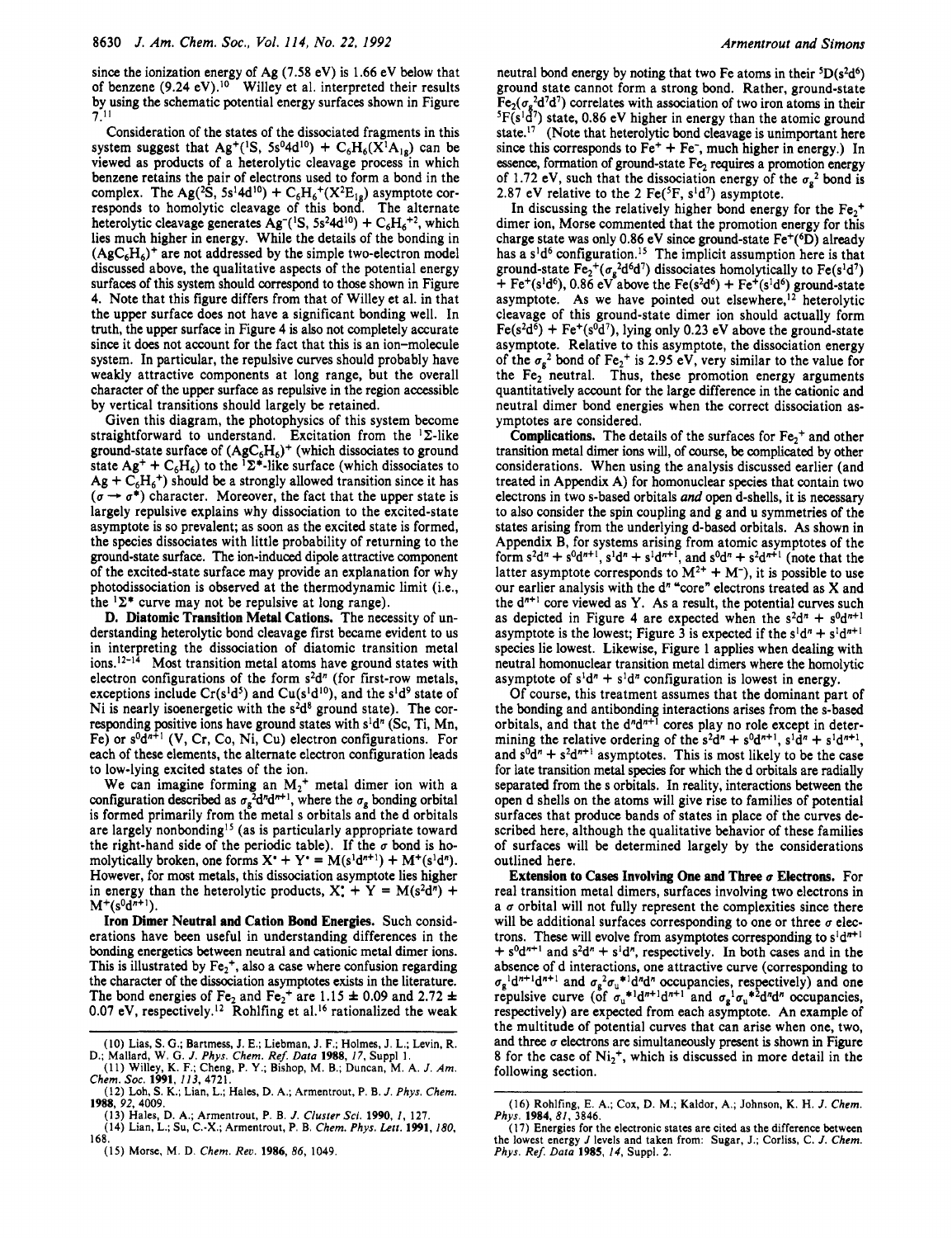

Figure 8. Qualitative potential energy surfaces for Ni<sub>2</sub><sup>+</sup> including molecular states with one (dotted lines), two (solid lines), and three (dashed lines) *u* electrons. Note that the surfaces for states with two *u* electrons correspond to those shown in Figure **4.** 

This simple picture is modified when the asymptotic  $s^1d^{n+1}$  +  $s^{0}d^{n+1}$  (or  $s^{1}d^{n} + s^{2}d^{n}$ ) states are split into high- and low-spin coupled states, as they are for the  $Ni<sub>2</sub><sup>+</sup>$  case (<sup>3</sup>D versus <sup>1</sup>D states of Ni). Analogous considerations to those in the previous section can be used to analyze this situation. Here, the high-spin asymptotic states produce two sets of  $\sigma^1 d^{n+1} d^{n+1}$  (or  $\sigma^2 \sigma^{*1} d^n d^n$ ) attractive curves and a set of  $\sigma^{*1}d^{n+1}d^{n+1}$  (or  $\sigma^1\sigma^{*2}d^n d^n$ ) repulsive curves. The higher energy low-spin asymptotic states produce another set of  $\sigma^{*1}d^{n+1}d^{n+1}$  (or  $\sigma^1\sigma^{*2}d^n d^n$ ) repulsive curves. Using the Ni + Ni<sup>+</sup> system as an example, the Ni( ${}^{3}D, s {}^{1}d^{9}$ ) +  $Ni^+(2D,s^0d^9)$  asymptote produces a set of 100 bonding quartet  $\sigma$ <sup>1</sup>d<sup>9</sup>d<sup>9</sup> states, a set of 100 antibonding quartet  $\sigma$ <sup>\*1</sup>d<sup>9</sup>d<sup>9</sup> states, and a set of 100 bonding doublet  $\sigma^1 d^9 d^9$  states. The Ni(<sup>1</sup>D,s<sup>1</sup>d<sup>9</sup>) +  $Ni^+(2D,s^0d^9)$  asymptote produces a set of 100 antibonding doublet  $\sigma^*$ <sup>1</sup>d<sup>9</sup>d<sup>9</sup> states and no bonding states. This pattern of potential energy curves is shown in Figure 8. A similar pattern would appear for the molecular states with three  $\sigma$  electrons, e.g., Ni- $({}^{3}F_{5}^{2}d^{8})$  + Ni<sup>+</sup>(<sup>4</sup>F<sub>5</sub><sup>1</sup>d<sup>8</sup>) versus Ni(<sup>3</sup>F<sub>5</sub><sup>2</sup>d<sup>8</sup>) + Ni<sup>+</sup>(<sup>2</sup>F<sub>5</sub><sup>1</sup>d<sup>8</sup>) asymptotes in the  $Ni<sub>2</sub><sup>+</sup>$  case. This latter asymptote is not shown since it is higher in energy than those included in Figure 8.

**Photodissociation of Ni<sub>2</sub><sup>+</sup>. A case where this analysis allows** the interpretation of recent experimental results is in the photodissociation of  $Ni<sub>2</sub>Ar<sup>+</sup>$  as studied by Lessen and Brucat.<sup>18</sup> They found that this species dissociates primarily to Ni<sup>+</sup> at a photon energy of 3.49 eV, and to  $Ni<sub>2</sub><sup>+</sup>$  at 2.98 eV (some Ni<sup>+</sup> was observed at this photon energy but the signal was attributed to two-photon events). Thus, they assigned the bond energy of  $Ni<sub>2</sub><sup>+</sup>$  as 3.0–3.5 eV. **In** contrast, collision-induced dissociation studies conducted in one of our laboratories found a bond energy for  $Ni<sub>2</sub><sup>+</sup>$  of 2.08  $\pm$  0.07 eV,<sup>14</sup> which is in agreement with recent ab initio calculations of Bauschlicher et al.<sup>19</sup>

This discrepancy can be understood by considering that  $Ni<sub>2</sub>$ <sup>+</sup> has a ground-state  $\sigma_{\alpha}^2 d^8 d^9$  configuration, as calculated by Bauschlicher et al.<sup>19</sup> and by Upton and Goddard.<sup>20</sup> This molecular state can dissociate heterolytically to form ground-state  $Ni(s^2d^8)$ + Ni<sup>+</sup>(s<sup>0</sup>d<sup>9</sup>), while homolytic dissociation forms Ni(s<sup>1</sup>d<sup>9</sup>) +  $Ni^+(s^1d^8)$ , 1.07 eV higher in energy.<sup>17</sup> The surfaces for  $Ni_2^+$  are approximately as shown in Figure 8, which also shows all other low-energy asymptotes and the likely molecular states, including those obtained by more extensive calculations.<sup>19,20</sup> Transitions from the  $\text{Ni}_2{}^+(\sigma_g^2d^8d^9)$  (<sup>1</sup> $\Sigma$ -like) ground state to the  $\text{Ni}_2^+(\sigma_g^1\sigma_u^{*1}d^8d^9)$  (<sup>1</sup> $\Sigma^*$ -like) state correlating with homolytic

dissociation should be strongly allowed and will lead to prompt dissociation to form Ni<sup>+</sup>. Further, it seems likely that optical transitions at lower energies will not be strongly allowed since lower-lying molecular states correspond to **s-d** transitions, parity forbidden in the atom.

Therefore, we postulate that irradiation of  $Ni<sub>2</sub>Ar<sup>+</sup>$  at 3.49 eV accesses this strong, dissociative transition. At a photon energy of 2.98 eV, **no** strongly repulsive states are easily formed and the Ni<sub>2</sub>Ar<sup>+</sup> molecule dissociates primarily by Ar loss; the Ni<sub>2</sub><sup>+</sup> species thus formed does not couple strongly to predissociative states and thus has a long lifetime. Note that the 1.07-eV excitation energy to the homolytic dissociation asymptote is sufficient to quantitatively account for the difference between the bond energy of Ni2+ **as** measured by collision-induced dissociation versus that from the photodissociation study.

**Heteronuclear Transition Metal Dimer Ions.** It should be noted that qualitative aspects of the above analysis for homonuclear transition metal dimer ions will persist for heteronuclear ions. For example, the ground-state dissociation asymptote for CoNi<sup>+</sup> is the heterolytic cleavage products  $Co(s^2d^7) + Ni^+(s^0d^9)$ . The alternative heterolytic cleavage to form  $\text{Co}^{+}(s^{0}d^{8}) + \text{Ni}(s^{2}d^{8})$  is 0.23 eV higher in energy. Both of the surfaces evolving from these asymptotes will be strongly attractive since they correspond to *different* d orbital configurations on the two different nuclei,  $\sigma^2 d^7 d^9$ and  $\sigma^2 d^8 d^8$ , respectively.<sup>21</sup> In contrast, homolytic cleavage leads to  $\text{Co}^{+}(s^{1}d^{7})$  + Ni( $s^{1}d^{9}$ ), 0.45 eV above the ground-state asymptote, and  $Co(s^1d^8) + Ni^+(s^1d^8)$ , 1.47 eV higher.<sup>17</sup> These asymptotes lead to both high- and low-spin repulsive surfaces. Overall, for a given  $d_x^{\prime\prime}d_x^{\prime\prime}$  core configuration, the surfaces will correspond to those shown in Figure 4.

The extent of this behavior can be seen by considering the 36 heteronuclear diatomic ions that **can** be formed from the first-row transition elements **Sc-Cu. As** throughout this paper, considering only species involving a single two-electron bond, one finds that 22 of 36 heteronuclear diatomic ions cleave heterolytically and 14 cleave homolytically.

### **IV. Summary**

When interpreting results of dynamic and spectroscopic experiments involving dissociative species, it is essential to know how

<sup>(18)</sup> Lessen, D.; Brucat, P. J. *Chem.* Phys. *Letr.* **1988,** *149,* **473.** 

**<sup>(19)</sup>** Bauschlicher, **C. W.;** Partridge, H.; Langhoff, *S.* R. *Chem.* Phys. *Lett.*  **(20)** Upton, T. H.; Goddard, **W. A.** *J. Am. Chem. SOC.* **1978,100,5659. 1992,** *195,* **360.** 

<sup>(21)</sup> Indeed, as pointed out to **us** by Professor M. D. Morse, states with different couplings of the d orbital configurations will also lead to families of attractive and repulsive curves. For example, *Co+* in its 3F, 'G, **'D,** 'P, or **IS**  states (all having an s<sup>o</sup>d<sup>8</sup> configuration) will interact with Ni( ${}^{3}F$ ,s<sup>2</sup>d<sup>8</sup>) along attractive potential curves. Repulsive curves will evolve from the corre-sponding Co(s<sup>1</sup>d<sup>8</sup>) + Ni<sup>+</sup>(s<sup>1</sup>d<sup>8</sup>) and Co<sup>-</sup>(s<sup>2</sup>d<sup>8</sup>) + Ni<sup>+2</sup>(s<sup>0</sup>d<sup>8</sup>) asymptotes. Similar considerations also hold for homonuclear transition metal systems.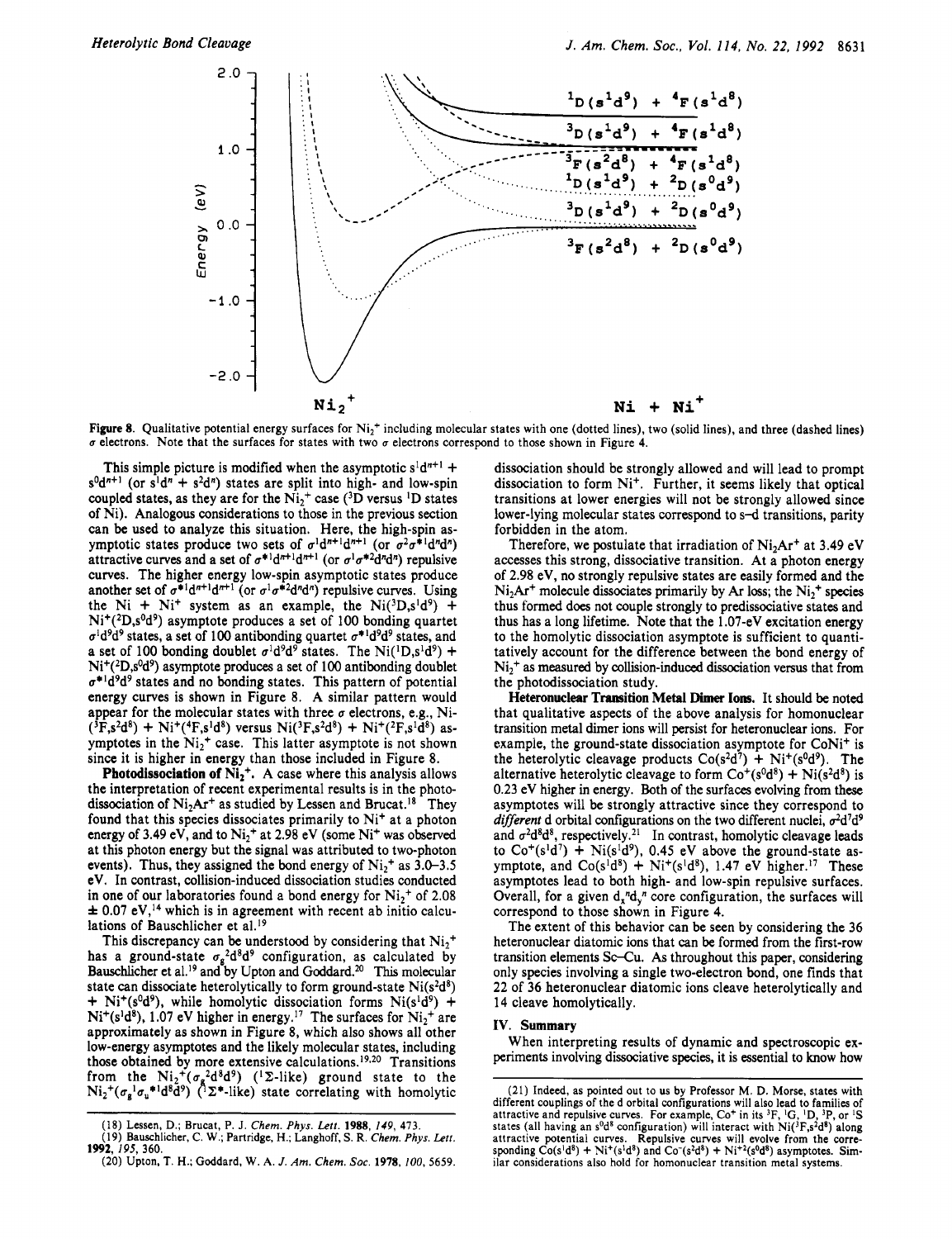the electronic states accessed in the experiment correlate to states of the fragment species. Since state-of-the-art quantum chemistry calculations cannot be performed routinely on all possible systems of interest, there is a **need** for qualitative means of describing the relevant low-energy potential energy surfaces. When dealing with homolytic bond rupture, this is often achieved by analogy with the potential curves of the H<sub>2</sub> molecule. Unfortunately, species containing transition metals often dissociate heterolytically, so the H<sub>2</sub> paradigm is inappropriate. We believe that the work described here provides a general framework for understanding many interesting bond-breaking problems, including those in which heterolytic bond rupture is favored. By applying our analysis to several systems of immediate experimental interest, and by pointing out qualitative errors in published potential energy surfaces, we attempt to illustrate the importance and utility of this framework.

### **Appendix A. Analysis of Two-Electron, Two-Orbital, Single-Bond Formation**

A. Orbitals, Configurations, and States. The six electronic states involved in two-orbital, two-electron systems can be described in terms of the six configuration state functions<sup>22</sup> (CSFs) that arise when one occupies the pair of bonding  $\sigma$  and antibonding  $\sigma^*$ molecular orbitals with two electrons. The **CSFs** are combinations of Slater determinants formed to generate proper spin and spatial symmetry functions. The essential features of all Slater determinant wave functions are: (i) that they each involve a product of  $N$  spin orbitals and thus form an  $N$ -electron function, (ii) that they embody permutational antisymmetry of the wave function, (iii) and that they are normalized functions of the coordinates of the N electrons.

To describe the singlet **CSF** corresponding to the closed-shell  $\sigma^2$  orbital occupancy, a single Slater determinant

$$
{}^{1}\Sigma(0) = |\sigma\alpha\sigma\beta| = (2)^{-1/2} [\sigma\alpha(1)\sigma\beta(2) - \sigma\beta(1)\sigma\alpha(2)]
$$

suffices. An analogous expression for the  $(\sigma^*)^2$  CSF is given by

$$
{}^{1}\Sigma^{**}(0) = |\sigma^{*}\alpha\sigma^{*}\beta| = (2)^{-1/2}[\sigma^{*}\alpha(1)\sigma^{*}\beta(2) - \sigma^{*}\beta(1)\sigma^{*}\alpha(2)]
$$

Also, the  $M_s = \pm 1$  components of the triplet state having  $\sigma^1 \sigma^{*1}$ orbital occupancy can be written as single Slater determinants:

$$
{}^{3}\Sigma^{*}(1) = |\sigma\alpha\sigma^{*}\alpha| = (2)^{-1/2}[\sigma\alpha(1)\sigma^{*}\alpha(2) - \sigma^{*}\alpha(1)\sigma\alpha(2)]
$$
  

$$
{}^{3}\Sigma^{*}(1) = |\sigma\alpha^{*}\alpha| = (2)^{-1/2}[\sigma\alpha(1) - \pi\alpha(2)]
$$

$$
\delta \Sigma^*(-1) = |\sigma \beta \sigma^* \beta| = (2)^{-1/2} [\sigma \beta(1) \sigma^* \beta(2) - \sigma^* \beta(1) \sigma \beta(2)]
$$

However, to describe the singlet CSF and  $M_s = 0$  triplet CSF belonging to the  $\sigma^1 \sigma^{*1}$  occupancy, two Slater determinants are needed:

$$
{}^{1}\Sigma^{*}(0) = 2^{-1/2}[|\sigma\alpha\sigma^{*}\beta| - |\sigma\beta\sigma^{*}\alpha|]
$$

is the singlet **CSF** and

$$
{}^{3}\Sigma^{*}(0) = 2^{-1/2} [|\sigma \alpha \sigma^{*} \beta| + |\sigma \beta \sigma^{*} \alpha|]
$$

is the triplet **CSF.** In each case, the spin quantum number S, its z-axis projection *M,,* and the **A** quantum number are given in the conventional  ${}^{2S+1}\Lambda(M_s)$  notation.

**B.** Orbital Correlations. The  $\sigma$  and  $\sigma^*$  molecular orbitals **(MOs)** are formed from orbitals of the constituent atoms or functional groups (denoted  $s_X$  and  $s_Y$ ). The energy variation in these orbital energies with **X-Y** separation gives rise to variations in the energies of the six electronic states that arise as combinations of the above **CSFs.** For the homonuclear case, as R approaches  $\infty$ , the energies of the  $\sigma = \sigma_g$  and  $\sigma^* = \sigma_u$  orbitals become degenerate. In the heteronuclear case, the energy of the  $\sigma$  orbital approaches the energy of the lower  $s_x$  orbital, and the  $\sigma^*$  orbital converges to the higher **sy** orbital energy. Unlike the homonuclear case, the  $\sigma$  and  $\sigma^*$  orbitals are *not* degenerate as  $R \rightarrow \infty$ . The energy "gap" between the  $\sigma$  and  $\sigma^*$  orbitals at  $R = \infty$  depends **on** the electronegativity difference between the groups **X** and **Y.**  If this gap is small, it is expected that the behavior of this (slightly) heteronuclear system should approach that of the homonuclear  $X_2$  and  $Y_2$  systems.

**C.** State Correlation Diagrams. The three singlet,  ${}^{1}\Sigma(0)$ ,  $\mathbb{E}^*(0)$ , and  $\mathbb{E}^*(0)$ , and three triplet,  $\mathbb{E}^*(1)$ ,  $\mathbb{E}^*(0)$  and  $\mathbb{E}^*(0)$ **(-1), CSFs** are not the true electronic eigenstates of the system. Rather, the set of CSFs  $\Phi_t$  of the same symmetry must be combined<sup>22</sup> to form the proper electronic eigenstates  $\Psi_K$  of the system:

$$
\Psi_K=\sum_{I}C_{I}^{\phantom{I}K}\Phi_I
$$

Within the approximation that the valence electronic states can be described adequately as combinations of the above valence CSFs, the three  ${}^{1}\Sigma$ ,  ${}^{1}\Sigma^{*}$ , and  ${}^{1}\Sigma^{**}$  CSFs must be combined to form the three lowest energy valence electronic states of  ${}^{1}\Sigma$ symmetry. In the heteronuclear case, all three singlet **CSFs** mix, while in the homonuclear case, the  ${}^{1}\Sigma^{*}$  CSF, which has ungerade symmetry, does not couple with the  ${}^{1}\Sigma$  and  ${}^{1}\Sigma^{**}$  CSFs, which have gerade symmetry.

To understand the extent to which the  ${}^{1}\Sigma$  and  ${}^{1}\Sigma^{**}$  (and  ${}^{1}\Sigma^{*}$ for heteronuclear cases) **CSFs** couple, it is useful to examine the energies of these **CSFs** for the range of internuclear distances of interest  $R_e < R < \infty$ . Near  $R_e$ , where the energy of the  $\sigma$  orbital is substantially below that of the  $\sigma^*$  orbital, the  $\sigma^2$  (<sup>1</sup> $\Sigma$ ) CSF lies significantly below the  $\sigma^1 \sigma^{*1}$  (<sup>1</sup> $\Sigma^*$ ) CSF which, in turn lies below the  $\sigma^{*2}$  ( ${}^{1}\Sigma^{**}$ ) CSF, the large energy splittings among these three CSFs simply reflecting the large gap between the  $\sigma$  and  $\sigma^*$  orbitals. The  ${}^{3}\Sigma^{*}$  CSF generally lies below the corresponding  ${}^{1}\Sigma^{*}$  CSF by an amount related to the exchange energy between the  $\sigma$  and *u\** orbitals.

As  $R \rightarrow \infty$ , the CSF energies are more difficult to "intuit" because the  $\sigma$  and  $\sigma^*$  orbitals become degenerate (in the homonuclear case) or nearly so (in the heteronuclear case). To pursue this point and arrive at an energy ordering for the **CSFs** appronuclear case) or nearly so (in the heteronuclear case). To pursue<br>this point and arrive at an energy ordering for the CSFs appro-<br>priate to the  $R \rightarrow \infty$  region, it is useful to express each of the above<br>CSEs in terms of t CSFs in terms of the fragments' active orbitals  $s<sub>x</sub>$  and  $s<sub>y</sub>$  that comprise  $\sigma$  and  $\sigma^*$ . To do so, the LCAO-MO expressions for  $\sigma$  and  $\sigma^*$ ,

$$
\sigma = C
$$
 [s<sub>X</sub> + zs<sub>Y</sub>] and  $\sigma^* = C^*$  [zs<sub>X</sub> - s<sub>Y</sub>]

are substituted into the Slater determinant definitions of the **CSFs.**  Here *C* and *C*<sup>\*</sup> are normalization constants. The parameter *z* is 1.0 in the homonuclear case and deviates from 1.0 in relation to the  $s_X$  and  $s_Y$  orbital energy difference (if  $s_X$  lies below  $s_Y$ , then  $z < 1.0$ ; if  $s_X$  lies above  $s_Y$ ,  $z > 1.0$ ).

**A** decomposition of the six **CSFs** listed in section A, using the molecular orbitals introduced here yields:

$$
{}^{1}\Sigma(0) = C^{2}[|s_{X}\alpha s_{X}\beta| + z^{2}|s_{Y}\alpha s_{Y}\beta| + z|s_{X}\alpha s_{Y}\beta| + z|s_{Y}\alpha s_{X}\beta|]
$$

 $I\Sigma^{**}(0) = C^{*2}[z^2|s_X\alpha s_X\beta| + |s_Y\alpha s_Y\beta| - z|s_X\alpha s_Y\beta| - z|s_Y\alpha s_X\beta|]$ 

 ${}^{1}\Sigma^{*}(0) = CC^{*}(2)^{-1/2}[2z|s_{X}\alpha s_{X}\beta] - 2z|s_{Y}\alpha s_{Y}\beta] +$  $(z^2 - 1)$ ls $\cos\theta$ l +  $(z^2 - 1)$ ls $\cos\theta$ l

$$
(z^{2} - 1)|s_{\gamma}\alpha s_{\chi}\beta| + (z^{2} - 1)|s_{\chi}\alpha s_{\gamma}\beta|
$$

$$
\Sigma^*(0) = CC^*(2)^{-1/2}(z^2 + 1)[[s_Y \alpha s_X \beta] - [s_X \alpha s_Y \beta]]
$$
  

$$
{}^{3}\Sigma^*(1) = CC^*(z^2 + 1)[s_Y \alpha s_X \alpha]
$$

$$
{}^{3}\Sigma^*(-1) = CC^*(z^2+1)|s_Y\beta s_X\beta|
$$

Clearly, the three  ${}^{3}\Sigma^{*}$  CSFs retain purely covalent character as  $R \rightarrow \infty$  because each determinant describes an  $X^* + Y^*$  electron distribution. In this large-R limit,  ${}^{1}\Sigma$ ,  ${}^{1}\Sigma^{**}$ , and  ${}^{1}\Sigma^{*}$  CSFs possess covalent,  $|s_X \alpha s_Y \beta| + |s_Y \alpha s_X \beta|$ , and ionic,  $|s_X \alpha s_X \beta|$  and  $|s_Y \alpha s_Y \beta|$ , components. (In the homonuclear limit, the  $\frac{1}{2}$ \* CSF is purely ionic.) These singlet **CSFs** combine to produce the three true singlet states  $\Psi_K$ , one of which is a covalent function,  $|s_X \alpha s_Y \beta|$  $+$   $|s_Y \alpha s_X \beta|$ , of  $X^* + Y^*$  character, and two ionic wave functions,  $|s_Y \alpha s_Y \beta|$  and  $|s_X \alpha s_X \beta|$ , having  $X + Y$ ; and  $X' + Y$  character, respectively. At other values of R, these three **CSFs** will mix (in various amounts) to produce three energetically distinct singlet-state surfaces. Plots of these energies versus  $R$  are called state correlation diagrams, and are shown in Figure **3** for the case where

**<sup>(22)</sup> Simons, J.** *Energetic Principles of Chemical Reactions;* **Jones and Bartlett: Boston, MA, 1983.**